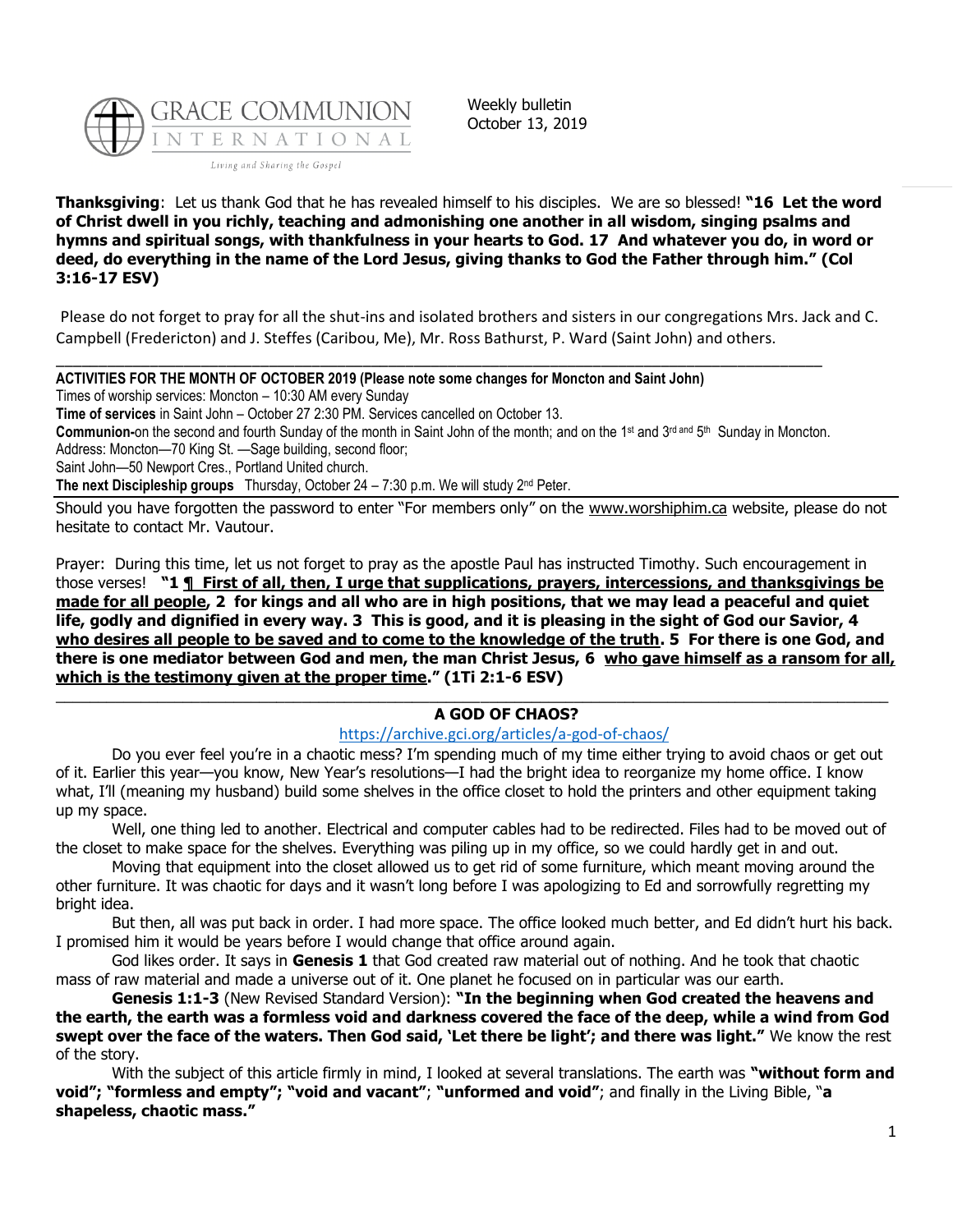Yes, I finally found the words I was looking for: *chaotic mass.* 

God makes order out of chaos. But then, as he made everything, didn't God also make the chaos? He had to make that shapeless, chaotic mass to begin with. Who is this God we worship? What's he really like?

I know God is creative—wonderfully creative. No two snowflakes alike, no two fingerprints the same. When I watch in wonder at cloud formations swirling around changing patterns or at the ever-changing colors in a sunset, I'm looking at a moving canvas of art never to be repeated in quite the same way.

Before you scoff at abstract paintings, look at the most beautiful abstracts ever by viewing Hubble telescope's photos of the stars, nebulas and the constellations. Or look at organic structures under a microscope. No one can create abstracts as beautiful as God creates.

And what about us humans? We start out tiny as the head of a pin, then through ingesting animal and vegetable products we grow into adults. How can wheat, rice, milk, beef, green beans, or here where I live in Texas, chicken-fried steak and biscuits and gravy grow a human being? Yet here we are, made out of a mess of seeds, grasses, fish and animals.

A meteorologist studying weather patterns in the 1960s came to the conclusion that because of the endless variations in the weather, we could never accurately predict the weather. It was too chaotic. The study was famous for saying even the flutter of a butterfly's wings could change the weather—the butterfly effect. This eventually led to what is called Chaos Theory.

I won't attempt to explain that theory, but in later studies what scientists considered chaotic: how weather changes, how tree branches grow, how blood veins branch out, all individually different and unpredictable, some brainiac came up with a formula that worked across these so-called chaotic patterns. To scientists' astonishment, they found order even in chaos. There's so much we have yet to learn about the mind of God.

Our God is the greatest artist, greatest architect, scientist, biologist, zoologist, physicist—greatest everything because he created everything. I wonder how much Christ knew in his physical form about what he created. The Bible writers are more concerned with what Christ did and taught, so few are the clues to what Christ understood about the world he lived in.

He changed water into wine. Did he understand the molecular structures he was working with? Did he need to? He healed people. Again, did he know exactly how the healing took place? Not sure if it mattered to him. His purpose was not to reveal the secrets of the universe but to redeem, reconcile and save us.

We live in a chaotic world full of people living chaotic lives. Before surrendering my will to God, I could describe my life as "without form and void." Many are out there living in desperation, yearning for some kind of escape from the mess they've made of their lives. That's where Christ comes in like the conquering hero he is.

Who is this God who calls himself the Creator? Jesus came to show us. He came

to reveal the sovereign God. Some say we can learn about God through looking at his creation. That may be true to a point. As 17-century English poet John Milton wrote:

"The planets in their stations list'ning stood, While the bright pomp ascended jubilant. Open, ye everlasting gates, they sung, Open, ye heavens, your living doors; let in The great Creator from his work return'd Magnificent, his six days' work, a world" (Paradise Lost).

Yes, a magnificent work indeed. But God cannot be examined through microscopes or telescopes. He is spiritual. Jesus came to let us know who God really is. Even scientific minds marvel at his creation, but only Jesus could let us know how much God loves us.

Sheila Graham